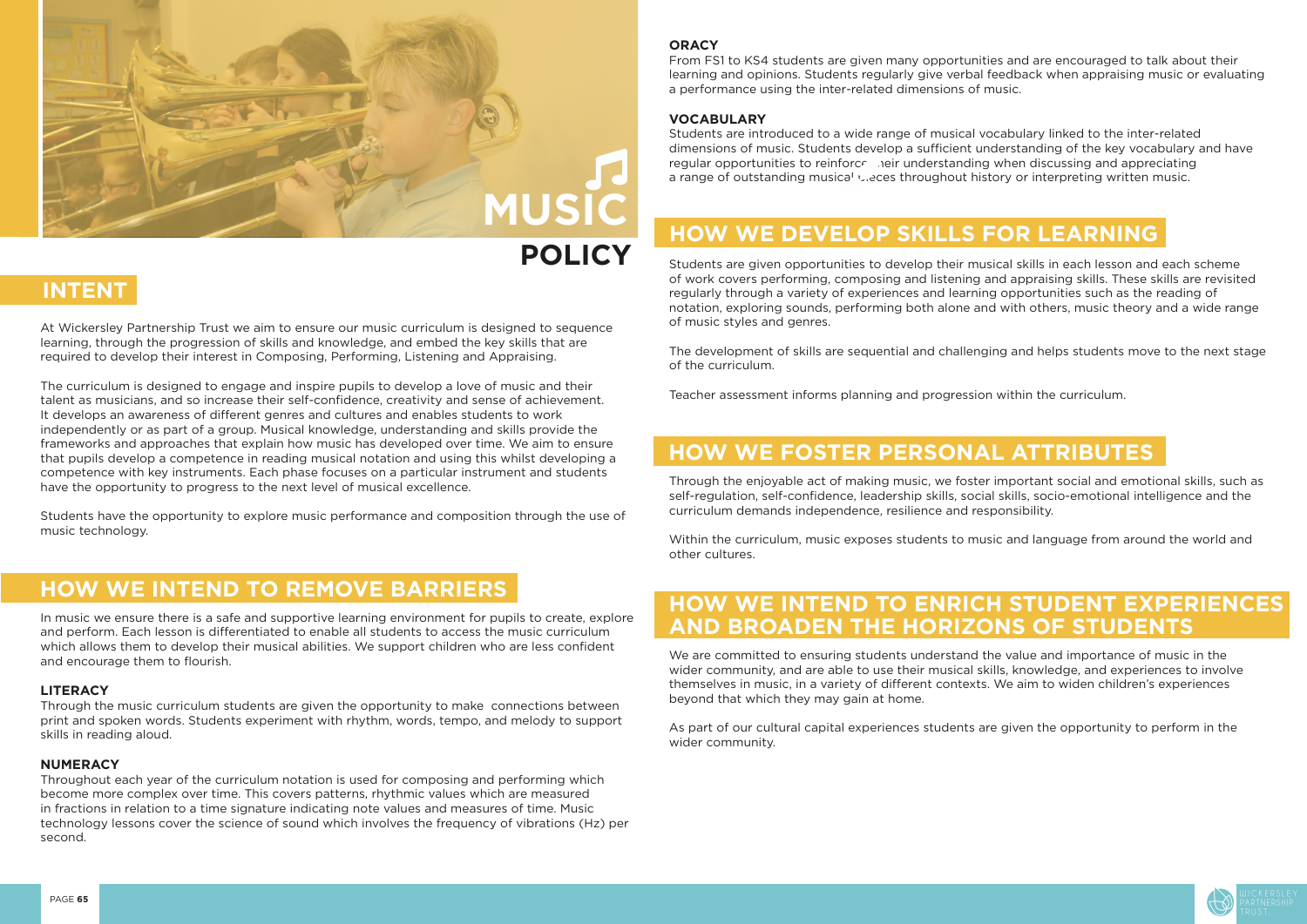- 11

WICKERSLEY

# **MUSIC CURRICULUM OVERVIEW**

|           | <b>STRAND</b>               |                                                           | <b>EYFS</b>                                                                                                                                                                                                                                                                                                           | <b>YEAR1</b>                                                                                                                                                                                                                                                                                                                           | <b>YEAR 2</b>                                                                                                                                                                                                                                                                                                                         |                                                                                     | <b>YEAR 3</b>                                                                                                                                                                                                                                | <b>YEAR 4</b>                                                                                                                                                                                                                                                                                                                                                                                                                                                                          | <b>YEAR 5</b>                                                                                                                                                                                                                                                                                                                                                                                                                                                                                                                                                                                                       | <b>YEAR 6</b>                                                                                                                                                                                                                                                                                                                                                                           |
|-----------|-----------------------------|-----------------------------------------------------------|-----------------------------------------------------------------------------------------------------------------------------------------------------------------------------------------------------------------------------------------------------------------------------------------------------------------------|----------------------------------------------------------------------------------------------------------------------------------------------------------------------------------------------------------------------------------------------------------------------------------------------------------------------------------------|---------------------------------------------------------------------------------------------------------------------------------------------------------------------------------------------------------------------------------------------------------------------------------------------------------------------------------------|-------------------------------------------------------------------------------------|----------------------------------------------------------------------------------------------------------------------------------------------------------------------------------------------------------------------------------------------|----------------------------------------------------------------------------------------------------------------------------------------------------------------------------------------------------------------------------------------------------------------------------------------------------------------------------------------------------------------------------------------------------------------------------------------------------------------------------------------|---------------------------------------------------------------------------------------------------------------------------------------------------------------------------------------------------------------------------------------------------------------------------------------------------------------------------------------------------------------------------------------------------------------------------------------------------------------------------------------------------------------------------------------------------------------------------------------------------------------------|-----------------------------------------------------------------------------------------------------------------------------------------------------------------------------------------------------------------------------------------------------------------------------------------------------------------------------------------------------------------------------------------|
| KNOWLEDGE | Performing                  | ਂਹ<br>등<br>$\geq$<br>voic<br>$\overleftarrow{\mathrm{o}}$ | I know how to sing echo songs<br>and perform movements to<br>a steady beat. I know how to<br>explore singing at different<br>speeds and pitch to create<br>moods and feelings. I know how<br>to use my voice to create loud<br>and soft sounds.                                                                       | I know how to explore the use<br>of the voice in different ways<br>such as speaking, singing and<br>chanting. I understand how the<br>voice can produce rhythm and<br>pulse, high and low (pitch) to<br>create different effects. I know<br>how to sing with expression,<br>confidence and creativity to an<br>audience                | I know how to sing with a sense<br>of the shape of a melody.<br>I know how to perform songs<br>using creativity and expression<br>and create dramatic effect. I<br>know how To represent sounds<br>with symbols. I know how to<br>improvise in making sounds<br>with the voice.                                                       | 음                                                                                   | I know how to Sing in tune. I<br>know how to perform simple<br>melodic and rhythmic parts.<br>I know how to improvise<br>repeated patterns. I know how<br>to start to show control in voice.<br>I know how to perform with<br>confidence.    | I know how to sing in tune<br>with awareness of others. I<br>know how to perform simple<br>melodic and rhythmic parts<br>with awareness of others.<br>I know how to improvise<br>repeated patterns growing in<br>sophistication. I know how to<br>maintain a simple part within<br>a group. I know how to play<br>notes on instruments with care<br>so they sound clear. I know how<br>to perform with control and<br>awareness of what others in the<br>group are singing or playing. | I know how to perform songs<br>with an understanding of the<br>relationship between lyrics and<br>melody. I know how to perform<br>by ear and from notations,<br>I know how to maintain my own<br>parts with awareness of how the<br>different parts fit together and<br>the need to achieve an overall<br>effect. I know how to perform<br>songs in a way that reflects<br>their meaning and the occasion.<br>I know how to play an<br>accompaniment on an<br>instrument (e.g. glockenspiel,<br>bass drum or cymbal). Iknow<br>how to play a sequence of<br>notes on instruments with care<br>so they sound clear. | I know how to perform significant<br>parts from memory and from<br>notations with awareness of my own<br>contribution. I know how to refine<br>and improve my own work. I know<br>how to sing or play from memory<br>with confidence, expressively and in<br>tune. I know how to perform alone<br>and in a group, displaying a variety<br>of techniques. I know how to lead a<br>group. |
|           |                             | tuned and untune<br>instruments<br>Neld                   | I know how to play instruments<br>to a steady beat. I Understand<br>how to hold and play an<br>instrument with care. I know<br>how to explore the different<br>sounds instruments make and<br>choose an instrument to create<br>a specific sound.                                                                     | I know how to play instruments<br>showing an awareness of others.<br>I know how to play simple<br>beats and rhythms. I know how<br>to play sounds linking with<br>symbols. I understand how to<br>play an instrument with care<br>and attention                                                                                        | I know how to perform simple<br>patterns and accompaniments<br>keeping to a steady pulse. I<br>understand and know how<br>to explore how sounds can<br>be organised and how to<br>respond to starting points that<br>have been given. I know how<br>to control playing a musical<br>instrument so that they sound,<br>as they should. |                                                                                     | I know how to recognise simple<br>notation.                                                                                                                                                                                                  | I know how to interpret /use<br>simple notation                                                                                                                                                                                                                                                                                                                                                                                                                                        | I know how to read the musical<br>stave and can work out the<br>notes                                                                                                                                                                                                                                                                                                                                                                                                                                                                                                                                               | I know how to read the musical stave<br>and can work out the notes                                                                                                                                                                                                                                                                                                                      |
|           | Composing                   | combine<br>create, sele<br>sounds                         | I know how to choose different<br>instruments, including the voice,<br>to create sound effects in play.<br>I know how to use a variety<br>of ways to create sound with<br>different materials. I know how<br>to perform songs and music<br>together with body movements                                               | I know how to create a<br>sequence of long and short<br>sounds, including clapping<br>longer rhythms. I know how<br>to create sounds that are very<br>different (loud and quiet, high<br>and low etc.). I know how to<br>explore my own ideas and<br>change as desired. I know how                                                     | I know how to choose<br>carefully and order sounds in<br>a beginning, middle and end.<br>I know how to use sounds to<br>achieve an effect. (including use<br>of ICT) I know how to create<br>short musical patterns.                                                                                                                  |                                                                                     | I know how to compose<br>music that combines musical<br>elements. I know how to<br>carefully choose sounds to<br>achieve an effect. I know how<br>to create short musical patterns<br>with long and short sequences<br>and rhythmic phrases. | I know how to compose music<br>that combines several layers<br>of sound. I know how to use<br>sound to create abstract<br>effects. I know how to create<br>repeated patterns with a range<br>of instruments. I know how to<br>carefully choose order, combine<br>and control sounds with<br>awareness of their combined<br>effect.                                                                                                                                                     | I know how to use the venue<br>and sense of occasion to create<br>performances that are well<br>appreciated by the audience.<br>I know how to compose by<br>developing ideas within musical<br>structures. I know how to<br>Improvise melodic and rhythmic<br>phases as part of a group<br>performance.                                                                                                                                                                                                                                                                                                             | I know how to improvise melodic<br>and rhythmic material within given<br>structures. I know how to show<br>thoughtfulness in selecting sounds<br>and structures to convey an idea. I<br>know how to create my own musical<br>patterns. I know how to use a variety<br>of different musical devices including<br>melody, rhythms, and chords.                                            |
|           |                             | Expe                                                      | to use symbols to record long<br>to a steady beat.<br>and short sounds.                                                                                                                                                                                                                                               |                                                                                                                                                                                                                                                                                                                                        | Musical<br>Notation                                                                                                                                                                                                                                                                                                                   | I know how to use symbol<br>notation when composing work.                           | I know how to use notation<br>when composing work.                                                                                                                                                                                           | I know how to use Staff<br>and musical notation when<br>composing work.                                                                                                                                                                                                                                                                                                                                                                                                                | I know how to use Staff and musical<br>notation when composing work.                                                                                                                                                                                                                                                                                                                                                                                                                                                                                                                                                |                                                                                                                                                                                                                                                                                                                                                                                         |
|           | Appraising<br>Listening and | Concentration<br>Listen with                              | I know how to express feelings<br>in music by responding to<br>different moods in a musical<br>score. I know how to listen<br>to music and respond by<br>using hand and whole body<br>movements. I know how to<br>listen to different sounds<br>(animal noise, water etc.)<br>and respond with voice and<br>movement. | I know how to choose sounds<br>to represent different things<br>(ideas, thoughts, feelings,<br>moods etc.). I know how to<br>reflect on music and say how<br>it makes people feel, act and<br>move. I know how to identify<br>and appreciate a range of<br>different musical styles e.g.<br>Classical, Jazz, Hip Hop, Pop,<br>Rock etc | I know how music can be used<br>to create different moods and<br>effects and to communicate<br>ideas. I know how to listen and<br>make improvements to my own<br>composition. I know how to<br>respond to different composers<br>and discuss different genres of<br>music.                                                            | and<br>n with Attention a<br>Recall Sounds<br>Liste                                 | I know how to notice and<br>explore the way sounds<br>can be combined and used<br>expressively.                                                                                                                                              | I know how to notice, analyse<br>and explore the way sounds<br>can be combined and used<br>expressively.                                                                                                                                                                                                                                                                                                                                                                               | I know how to listen and explore<br>the relationship between<br>sounds. I know how to listen<br>and explore how music reflects<br>different intentions. I know how<br>to comment on musicians use<br>of technique to create effect                                                                                                                                                                                                                                                                                                                                                                                  | I know how to listen, comment<br>on and compare the relationship<br>between sounds. I know how to<br>listen, comment on, compare and<br>explore how music reflects different<br>intentions.                                                                                                                                                                                             |
|           |                             |                                                           |                                                                                                                                                                                                                                                                                                                       |                                                                                                                                                                                                                                                                                                                                        |                                                                                                                                                                                                                                                                                                                                       | $\frac{1}{6}$ $\frac{1}{6}$<br>Appreciate an<br>understand<br>wide range c<br>music | I know how to describe the<br>different purposes of music<br>throughout history and in other<br>cultures.                                                                                                                                    | I understand that the sense<br>of occasion affects the<br>performance.                                                                                                                                                                                                                                                                                                                                                                                                                 | I know how to analyse musical<br>features choosing appropriate<br>musical vocabulary. I know<br>how to evaluate how musical<br>elements and styles can be<br>used together to compose<br>music                                                                                                                                                                                                                                                                                                                                                                                                                      | I know how to analyse and<br>compare musical features choosing<br>appropriate musical vocabulary. I<br>know how to evaluate how musical<br>elements, features and styles can be<br>used together to compose music                                                                                                                                                                       |